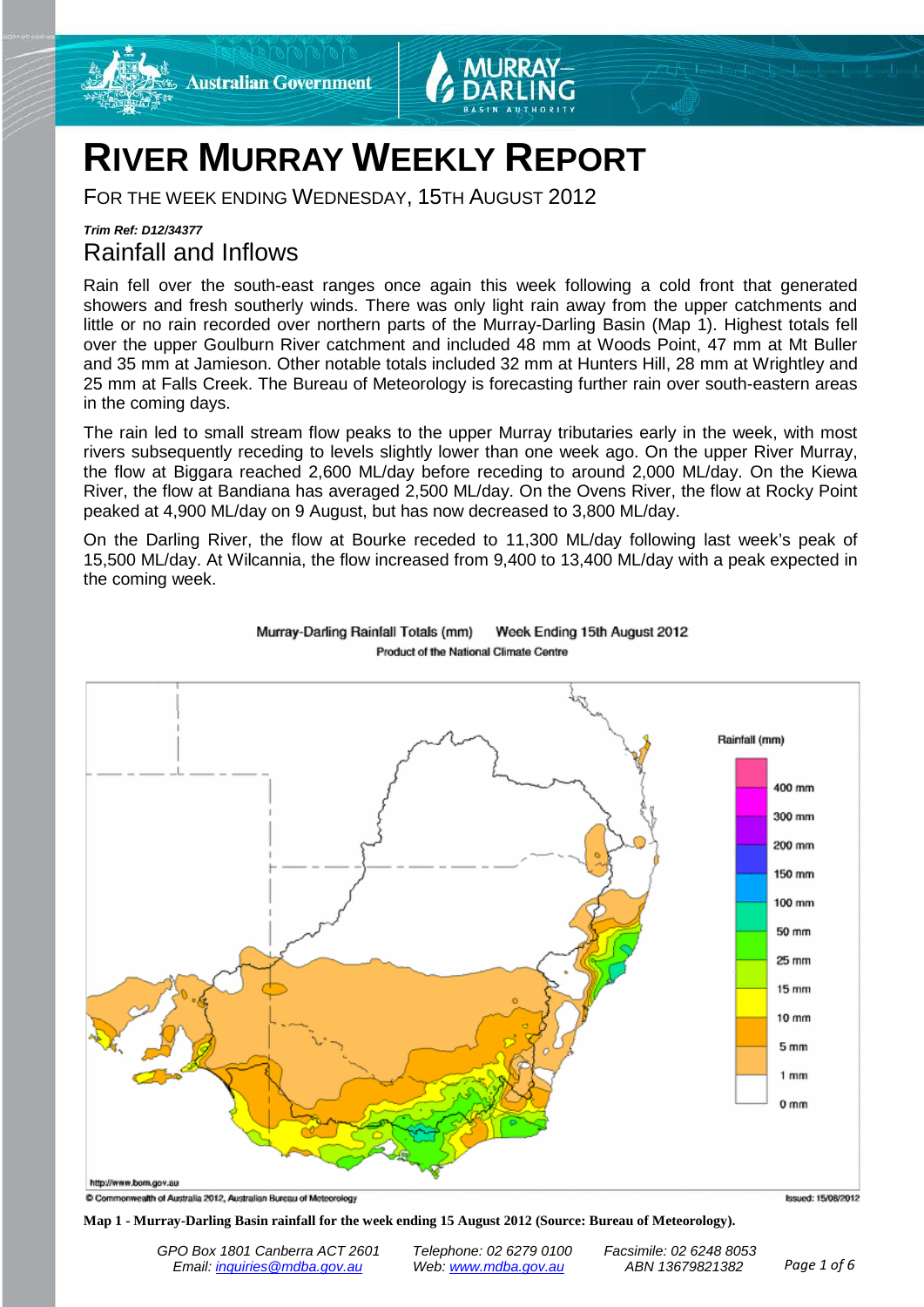# River Operations

MDBA active storage increased by 25 GL this week to 8,208 GL (95% of capacity). At Dartmouth Reservoir the storage rose 16 GL to 3,526 GL (91% capacity) with inflows averaging around 3,200 ML/day. The release from Dartmouth continued above minimums due to entitlement releases by AGL Hydro for electricity generation. The flow, measured at Colemans, averaged around 1,000 ML/day during the week and is now at 800 ML/day.

At Hume Reservoir, the release was increased to 18,500 ML/day as additional airspace was targeted in response to forecast rainfall. Over the past week the storage volume fell 16 GL to 2,928 GL (97% capacity). The aim is to have the storage at a level where it can be quickly filled to maximise resources should conditions turn dry but to also provide some airspace to manage higher inflows from potential rain events. As such, the storage volume may be increased or decreased over the coming weeks depending on forecast rain and diversions. Information on upper State shares within each storage can be found via the MDBA water accounting page at [http://www.mdba.gov.au/water/water-accounting.](http://www.mdba.gov.au/water/water-accounting)

At Yarrawonga, the pool level in Lake Mulwala is currently 124.77 m AHD. Combined diversions at Mulwala Canal and Yarrawonga Main Channel currently total around 3,400 ML/day. The downstream release increased over the week from 17,500 ML/day to 26,000 ML/day.

On the Edward-Wakool system the gates have returned to the water at Stevens Weir, and the downstream flow has receded to 6,300 ML/day. Diversions through the Wakool River and Yallakool and Colligen Creek offtakes have also fallen with a current total diversion close to 1,000 ML/day. Downstream on the Edward River, the flow at Leiwah is close to peaking near 6,700 ML/day, while the Wakool River at Stoney Crossing is expected to peak at around 14,000 ML/day in the coming week.

On the Goulburn River the flow at McCoys Bridge averaged around 11,000 ML/day for the week. At Torrumbarry Weir, the gates were returned to the water and the downstream flow is currently 27,500 ML/day and falling. Further downstream, the flow at Swan Hill peaked late in the week at 22,100 ML/day. On the Murrumbidgee River, the flow at Balranald continues to creep up and is currently 11,000 ML/day. At Euston Weir the flow is now 42,500 ML/day and is expected to peak at around 45,000 ML/day in a week's time.

Total storage at Menindee Lakes is 2,000 GL (116% capacity), an increase of 28 GL from last week, with inflows averaging close to 11,000 ML/day during the week. The flow upstream is expected to peak on the Darling River at Wilcannia next week with high inflows to the lakes continuing for the next few weeks. Releases are currently 4,000 ML/day at Menindee (measured at Weir 32), however they will be increased to 7,000 ML/day by next weekend (see attached media release issued by NSW Office of Water). The flow to the Great Darling Anabranch is around 2,000 ML/day, released from Cawndilla Outlet. Downstream on the Darling River at Burtundy, the flow has increased to 4,200 ML/day and will continue rising over the second half of August.

At Lake Victoria, the volume decreased by 3 GL this week and is now at 428 GL (63% capacity). The storage level will rise over the coming weeks, as higher flows arrive from upstream, and water is stored to maintain the flow to South Australia at around 40,000 ML/day. The flow to South Australia is currently 39,700 ML/day.

At the Lower Lakes, the 5-day average level at Lake Alexandrina has decreased 10 centimetres over the week to 0.65 m AHD. The level is expected fall away further toward the target level of 0.55 m AHD over the next week to assist in drawing higher salinity water from Lake Albert. Plots showing short term forecast flows and levels for selected key sites are updated each week and are available on the MDBA website at: [http://www.mdba.gov.au/water/river\\_info/river\\_flows.](http://www.mdba.gov.au/water/river_info/river_flows)

### **For media inquiries contact the Media Officer on 02 6279 0141**

DAVID DREVERMAN Executive Director, River Management

### Water in Storage Week ending Wednesday 15 Aug 2012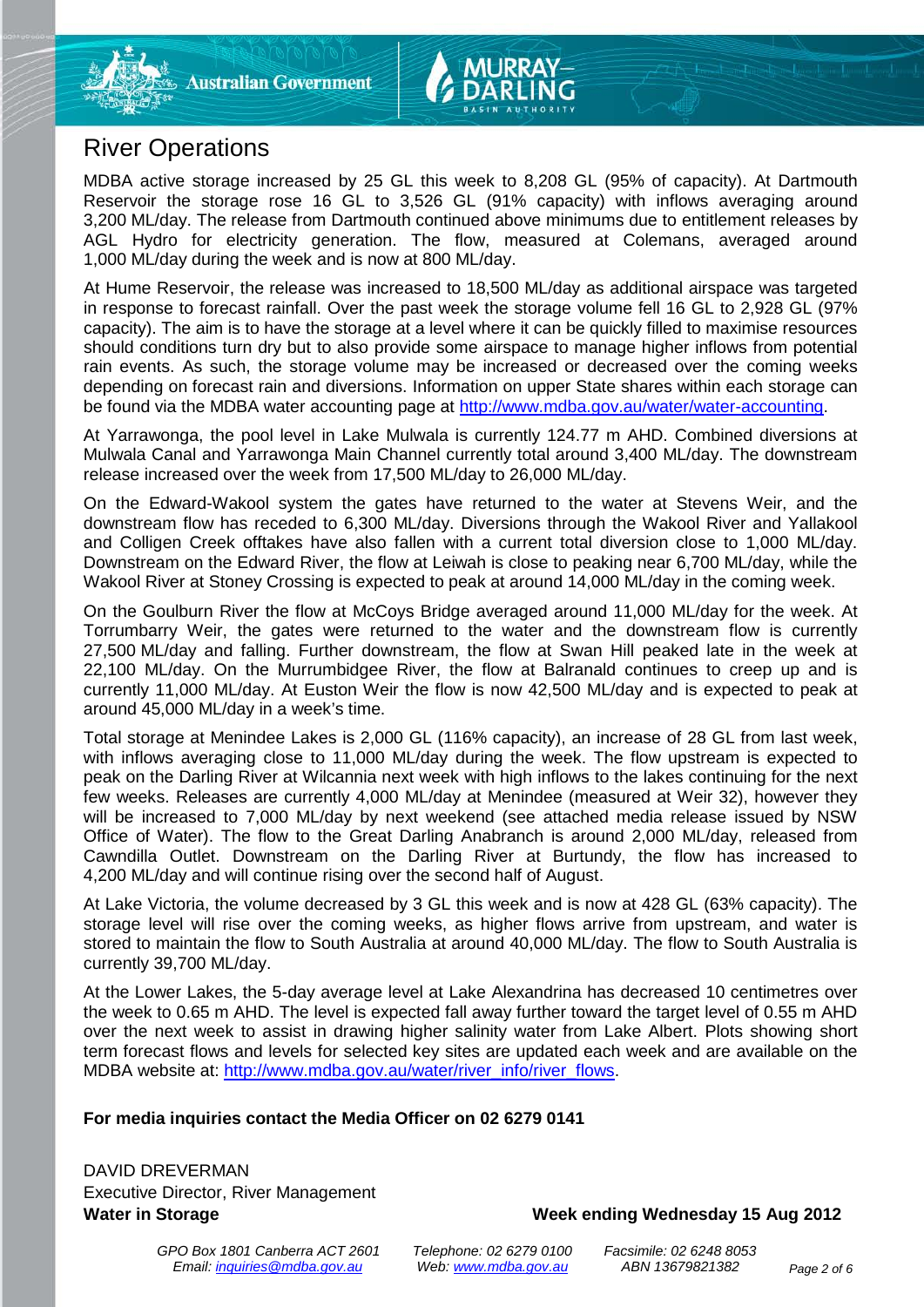

| <b>MDBA Storages</b>      | Full<br>Supply<br>Level | Full Supply<br>Volume | Current<br>Storage<br>Level | Current<br>Storage |      | Dead<br>Storage | Active<br>Storage | Change in<br>Total<br>Storage<br>for the<br>Week |
|---------------------------|-------------------------|-----------------------|-----------------------------|--------------------|------|-----------------|-------------------|--------------------------------------------------|
|                           | $(m$ AHD)               | (GL)                  | $(m$ AHD)                   | 'GL                | %    | (GL)            | (GL)              | (GL)                                             |
| Dartmouth Reservoir       | 486.00                  | 3856                  | 480.83                      | 3526               | 91%  | 71              | 3455              | $+16$                                            |
| Hume Reservoir            | 192.00                  | 3 0 0 5               | 191.61                      | 2928               | 97%  | 23              | 2 9 0 5           | $-16$                                            |
| Lake Victoria             | 27.00                   | 677                   | 24.81                       | 428                | 63%  | 100             | 328               | -3                                               |
| Menindee Lakes            |                         | 1 731*                |                             | 2 0 0 0            | 116% | (480#)          | 520               | $+28$                                            |
| <b>Total</b>              |                         | 9 2 6 9               |                             | 8882               | 96%  | $ -$            | 8 2 0 8           | $+25$                                            |
| Total Active MDBA Storage |                         |                       |                             |                    |      |                 | $95\%$ ^          |                                                  |

#### **Major State Storages**

| <b>Burriniuck Reservoir</b> | 026     | 011  | 99% |     | 008  |     |
|-----------------------------|---------|------|-----|-----|------|-----|
| <b>Blowering Reservoir</b>  | 631     | 600  | 98% | 24  | 576  | د.- |
| Eildon Reservoir            | 3 3 3 4 | 3095 | 93% | 100 | 2995 | +44 |

\* Menindee surcharge capacity – 2050 GL \*\* All Data is rounded to nearest GL \*\*

# NSW takes control of Menindee Lakes when storage falls below 480 GL, and control reverts to MDBA when storage next reaches 640 GL ^ % of total active MDBA storage

|  |  | lo or total dott to miss to corago |  |  |
|--|--|------------------------------------|--|--|
|  |  |                                    |  |  |
|  |  |                                    |  |  |

| <b>Snowy Mountains Scheme</b> | Snowy diversions for week ending 14 Aug 2012 |                       |                  |           |                    |  |
|-------------------------------|----------------------------------------------|-----------------------|------------------|-----------|--------------------|--|
| <b>Storage</b>                | <b>Active Storage</b><br>(GL)                | Weekly Change<br>(GL) | Diversion (GL)   | This Week | From 1 May<br>2012 |  |
| Lake Eucumbene - Total        | 2 2 0 0                                      | n/a                   | Snowy-Murray     | $+37$     | 395                |  |
| Snowy-Murray Component        | 765                                          | n/a                   | Tooma-Tumut      | $+7$      | 85                 |  |
| <b>Target Storage</b>         | 1 1 9 0                                      |                       | Net Diversion    | 30        | 311                |  |
|                               |                                              |                       | Murray 1 Release | $+40$     | 470                |  |

#### **Major Diversions from Murray and Lower Darling (GL) \***

| <b>New South Wales</b>    | This Week | From 1 July<br>2012 | Victoria                        | This Week | From 1<br><b>July 2012</b> |
|---------------------------|-----------|---------------------|---------------------------------|-----------|----------------------------|
| Murray Irrig. Ltd (Net)   | 20.7      | 58                  | Yarrawonga Main Channel (net)   | $-0.1$    |                            |
| Wakool Sys Allowance      | 0.0       | 0                   | Torrumbarry System + Nyah (net) | 7.3       | 31                         |
| Western Murray Irrigation | 0.1       |                     | Sunraysia Pumped Districts      | 0.5       |                            |
| Licensed Pumps            | 0.7       | 5                   | Licensed pumps - GMW (Nyah+u/s) |           |                            |
| Lower Darling             | 13.4      | 28                  | Licensed pumps - LMW            |           |                            |
| <b>TOTAL</b>              | 34.9      | 91                  | <b>TOTAL</b>                    | 8.7       | 40                         |

\* Figures derived from estimates and monthly data. Please note that not all data may have been available at the time of creating this report.

\*\* All data above is rounded to nearest 100 ML for weekly data and nearest GL for cumulative data\*\*

| Flow to South Australia (GL)<br>* Flow to SA will be greater than entitlement for this<br>month due to Unregulated Flows and Additional<br>Dilution Flow. |                           |  | Entitlement this month<br>Flow this week<br>Flow so far this month<br>Flow last month | $124.0*$<br>279.7<br>584.8<br>911.4 | (40 000 ML/day)                   |
|-----------------------------------------------------------------------------------------------------------------------------------------------------------|---------------------------|--|---------------------------------------------------------------------------------------|-------------------------------------|-----------------------------------|
| Salinity (EC)                                                                                                                                             | (microSiemens/cm at 25°C) |  |                                                                                       |                                     |                                   |
|                                                                                                                                                           | Current                   |  | Average over the last week                                                            | Average since 1 August 2012         |                                   |
| Swan Hill                                                                                                                                                 | 100                       |  | 90                                                                                    |                                     | 100                               |
| Euston                                                                                                                                                    | 100                       |  | 110                                                                                   |                                     | 110                               |
| <b>Red Cliffs</b>                                                                                                                                         | 110                       |  | 110                                                                                   |                                     | 110                               |
| Merbein                                                                                                                                                   | 110                       |  | 110                                                                                   |                                     | 110                               |
| Burtundy (Darling)                                                                                                                                        | 440                       |  | 410                                                                                   |                                     | 400                               |
| Lock 9                                                                                                                                                    | 120                       |  | 110                                                                                   |                                     | 100                               |
| Lake Victoria                                                                                                                                             | 250                       |  | 240                                                                                   |                                     | 260                               |
| Berri                                                                                                                                                     | 180                       |  | 190                                                                                   |                                     | 190                               |
| Waikerie                                                                                                                                                  | 210                       |  | 220                                                                                   |                                     | 220                               |
| Morgan                                                                                                                                                    | 210                       |  | 220                                                                                   |                                     | 230                               |
| Mannum                                                                                                                                                    | 210                       |  | 210                                                                                   |                                     | 220                               |
| Murray Bridge                                                                                                                                             | 250                       |  | 250                                                                                   |                                     | 260                               |
| Milang (Lake Alex.)                                                                                                                                       | 450                       |  | 390                                                                                   |                                     | 440                               |
| Poltalloch (Lake Alex.)                                                                                                                                   | 370                       |  | 410                                                                                   |                                     | 350                               |
| Meningie (Lake Alb.)                                                                                                                                      | 3510                      |  | 3520                                                                                  |                                     | 3640                              |
| Goolwa Barrages                                                                                                                                           | 480                       |  | 470                                                                                   |                                     | 520                               |
| <b>River Levels and Flows</b>                                                                                                                             |                           |  |                                                                                       |                                     | Week ending Wednesday 15 Aug 2012 |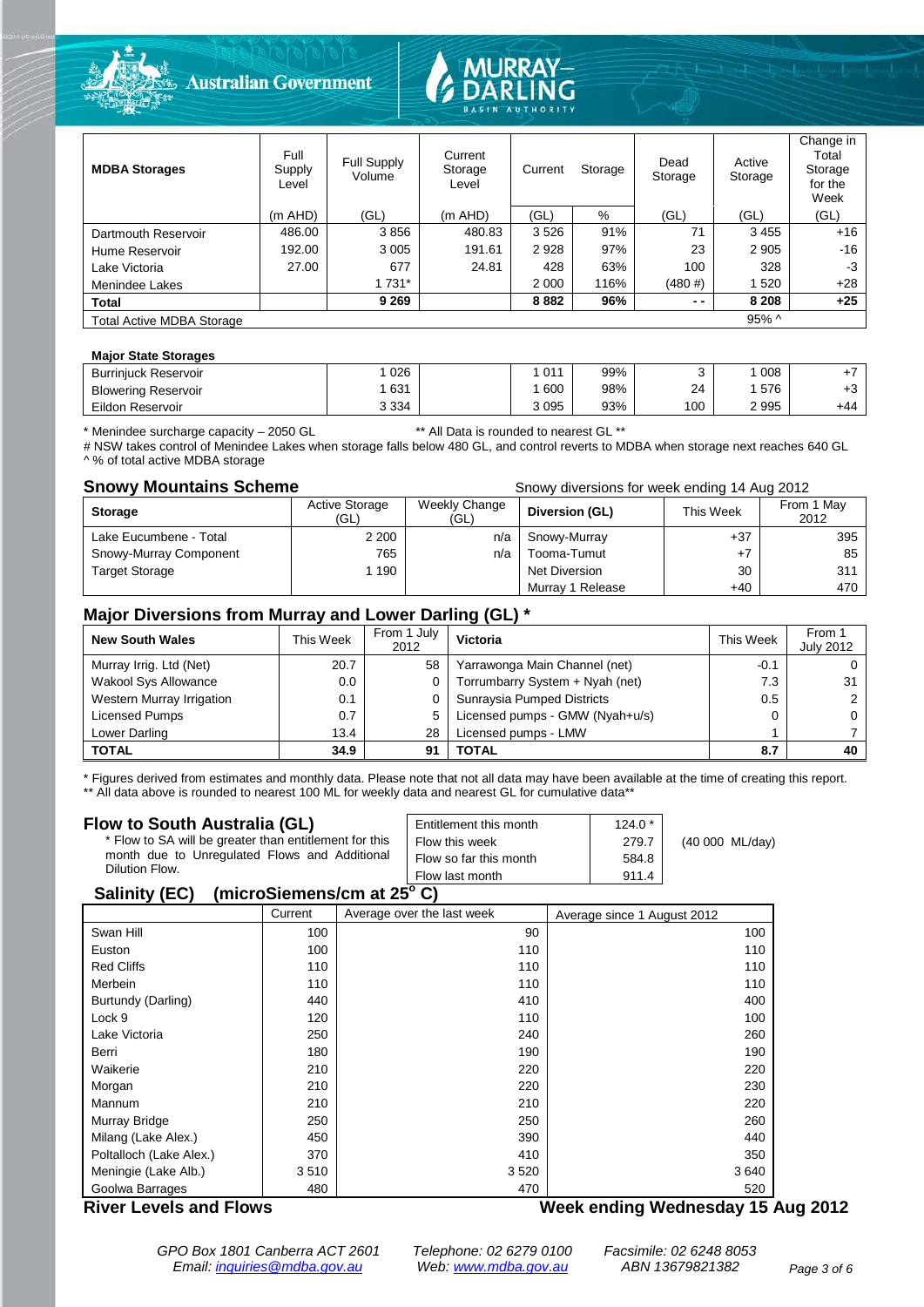

**Australian Government** 

# **JRRAY-**

|                                  | Minor Flood<br>Stage | Gauge    | Height    | Flow     | Trend          | Average Flow<br>this Week | Average<br>Flow last<br>Week |
|----------------------------------|----------------------|----------|-----------|----------|----------------|---------------------------|------------------------------|
| <b>River Murray</b>              | (m)                  | local(m) | $(m$ AHD) | (ML/day) |                | (ML/day)                  | (ML/day)                     |
| Khancoban                        |                      |          |           | 7 0 3 0  | F              | 6830                      | 6760                         |
| Jingellic                        | 4.0                  | 2.44     | 208.96    | 11 230   | F              | 11 970                    | 12 030                       |
| Tallandoon (Mitta Mitta River)   | 4.2                  | 1.96     | 218.85    | 1870     | F              | 2 100                     | 2 1 7 0                      |
| Heywoods                         | 5.5                  | 3.32     | 156.95    | 18 400   | F              | 17 340                    | 11710                        |
| <b>Doctors Point</b>             | 5.5                  | 3.49     | 151.96    | 20 850   | S              | 20 330                    | 14 310                       |
| Albury                           | 4.3                  | 2.56     | 150.00    |          | $\overline{a}$ |                           |                              |
| Corowa                           | 3.8                  | 4.08     | 130.10    | 22 030   | S              | 18 110                    | 16 180                       |
| Yarrawonga Weir (d/s)            | 6.4                  | 3.32     | 118.36    | 25 060   | R              | 20 540                    | 23 860                       |
| Tocumwal                         | 6.4                  | 3.78     | 107.62    | 22 970   | R              | 19830                     | 27 410                       |
| Torrumbarry Weir (d/s)           | 7.3                  | 6.52     | 85.07     | 27 530   | F              | 32 0 20                   | 35 170                       |
| Swan Hill                        | 4.5                  | 3.66     | 66.58     | 21 950   | F              | 21 980                    | 21 750                       |
| <b>Wakool Junction</b>           | 8.8                  | 7.89     | 57.01     | 37 400   | R              | 35 180                    | 29 800                       |
| Euston Weir (d/s)                | 8.8                  | 5.35     | 47.19     | 42 480   | R              | 40 640                    | 36 630                       |
| Mildura Weir (d/s)               |                      |          |           | 40 700   | F              | 40 700                    |                              |
| Wentworth Weir (d/s)             | 7.3                  | 5.42     | 30.18     | 45 500   | R              | 42 410                    | 37 650                       |
| Rufus Junction                   |                      | 6.53     | 23.46     | 39 690   | F              | 39 960                    | 38 370                       |
| Blanchetown (Lock 1 d/s)         |                      | 2.56     |           | 36 400   | F              | 36 510                    | 35 5 20                      |
|                                  |                      |          |           |          |                |                           |                              |
| <b>Tributaries</b>               |                      |          |           |          |                |                           |                              |
| Kiewa at Bandiana                | 2.7                  | 2.04     | 155.27    | 2 180    | R              | 2 5 20                    | 2 500                        |
| Ovens at Wangaratta              | 11.9                 | 9.64     | 147.32    | 5 600    | F              | 6 1 1 0                   | 6 2 1 0                      |
| Goulburn at McCoys Bridge        | 9.0                  | 5.84     | 97.26     | 10810    | R              | 10 960                    | 16 490                       |
| Edward at Stevens Weir (d/s)     |                      | 3.92     | 83.69     | 6 300    | F              | 7890                      | 11 180                       |
| Edward at Liewah                 |                      | 4.87     | 60.25     | 6620     | R              | 6 2 2 0                   | 4690                         |
| <b>Wakool at Stoney Crossing</b> |                      | 5.00     | 58.49     | 12 850   | R              | 11 320                    | 7 3 1 0                      |
| Murrumbidgee at Balranald        | 5.0                  | 5.75     | 61.71     | 11 000   | R              | 10 930                    | 10 650                       |
| Barwon at Mungindi               |                      | 3.41     |           | 580      | S              | 550                       | 570                          |
| Darling at Bourke                | $\blacksquare$       | 5.49     |           | 11 290   | F              | 13720                     | 14 760                       |
| Darling at Burtundy Rocks        |                      |          |           | 4 1 5 0  | R              | 3530                      | 1570                         |
|                                  |                      |          |           |          |                |                           |                              |

Natural Inflow to Hume 12 280 13 200

(i.e. Pre Dartmouth & Snowy Mountains scheme)

#### **Weirs and Locks** Pool levels above or below Full Supply Level (FSL)

| <b>Murray</b>      | FSL (m AHD) | u/s     | d/s      |                       | FSL (m AHD) | u/s     | d/s     |
|--------------------|-------------|---------|----------|-----------------------|-------------|---------|---------|
| Yarrawonga         | 124.90      | $-0.13$ | $\sim$ 1 | No. 7 Rufus River     | 22.10       | $+1.37$ | $+4.26$ |
| No. 26 Torrumbarry | 86.05       | $-0.55$ | $\sim$   | No. 6 Murtho          | 19.25       | $-0.15$ | $+2.38$ |
| No. 15 Euston      | 47.60       | $+0.26$ | $\sim$   | No. 5 Renmark         | 16.30       | $-0.19$ | $+2.08$ |
| No. 11 Mildura     | 34.40       | $+0.04$ | $+2.26$  | No. 4 Bookpurnong     | 13.20       | $-0.00$ | $+3.22$ |
| No. 10 Wentworth   | 30.80       | $+0.06$ | $+2.78$  | No. 3 Overland Corner | 9.80        | $-0.07$ | $+2.58$ |
| No. 9 Kulnine      | 27.40       | $+0.03$ | $+1.86$  | No. 2 Waikerie        | 6.10        | $+0.04$ | $+2.73$ |
| No. 8 Wangumma     | 24.60       | $+0.27$ | $+2.71$  | No. 1 Blanchetown     | 3.20        | $-0.01$ | $+1.81$ |

#### **Lower Lakes FSL = 0.75 m AHD**

Lake Alexandrina average level for the past 5 days (m AHD) 0.65

| <b>Barrages</b>       | Fishways at Barrages |               |          |           |                      |  |  |
|-----------------------|----------------------|---------------|----------|-----------|----------------------|--|--|
|                       | Openings             | Level (m AHD) | No. Open | Rock Ramp | <b>Vertical Slot</b> |  |  |
| Goolwa                | 128 openings         | 0.58          | 41       |           | Open                 |  |  |
| Mundoo                | 26 openings          | 0.56          | 6        |           |                      |  |  |
| <b>Boundary Creek</b> | 6 openings           |               |          |           |                      |  |  |
| Ewe Island            | 111 gates            |               | 50       |           |                      |  |  |
| Tauwitchere           | 322 gates            | 0.60          | 133      | Open      | Open                 |  |  |

AHD = Level relative to Australian Height Datum, i.e. height above sea level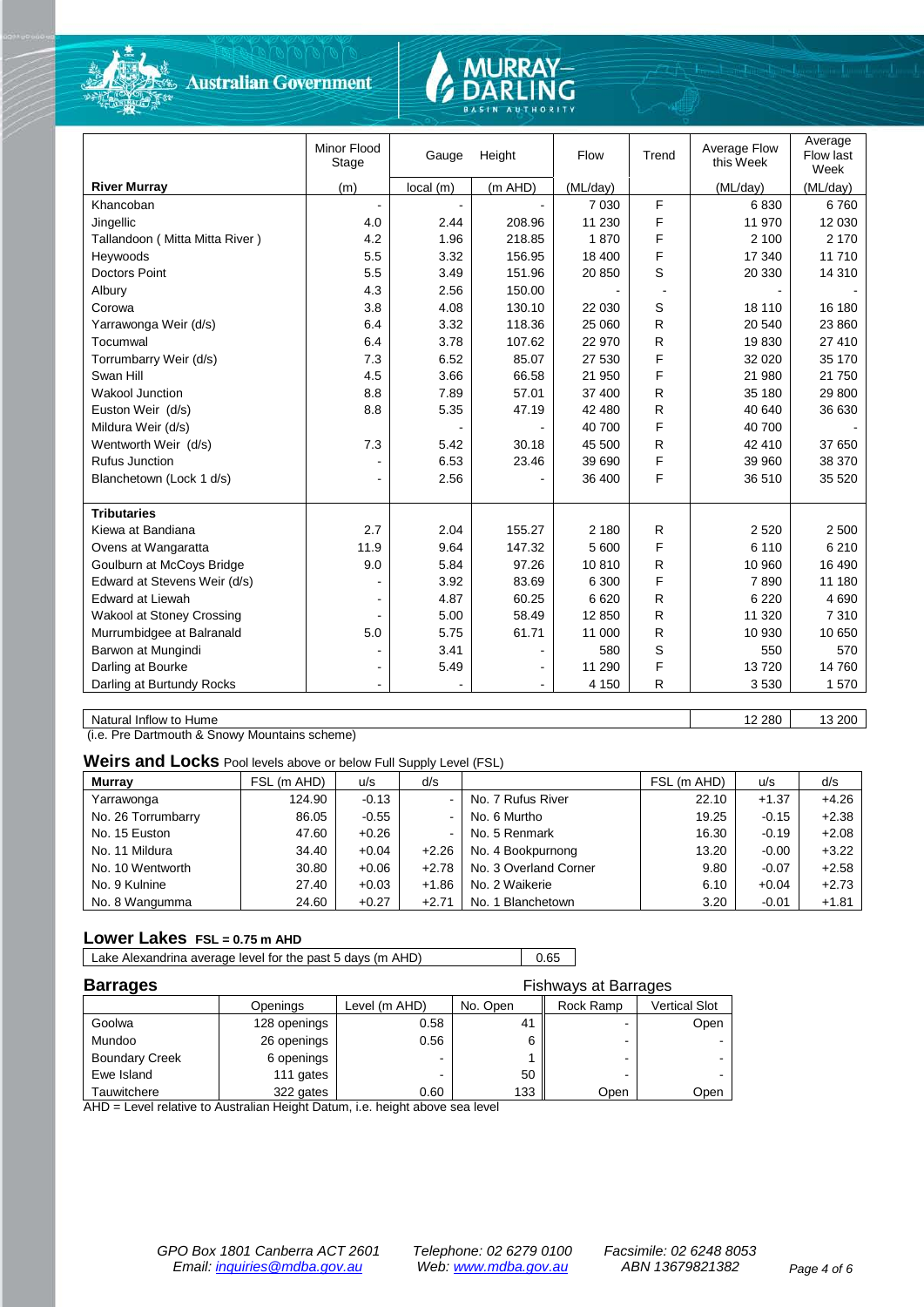



### **Week ending Wednesday 15 Aug 2012**





## **State Allocations (as at 15 Aug 2012)**

#### **NSW - Murray Valley**

| High security    | 100% |
|------------------|------|
| General security | 100% |
|                  |      |

| High security    | 95% |
|------------------|-----|
| General security | 64% |

#### **NSW - Lower Darling**

| High security    | 100% |
|------------------|------|
| General security | 100% |
|                  |      |

| Victorian - Murray Valley |       |  |  |
|---------------------------|-------|--|--|
| High reliability          | 52%   |  |  |
| Low reliability           | $0\%$ |  |  |

| NSW - Murrumbidgee Valley |     |                  | Victorian - Goulburn Vallev |  |
|---------------------------|-----|------------------|-----------------------------|--|
| High security             | 05% | High reliability | በበ%                         |  |

| i ilyit reliability | 1 UU 70 |
|---------------------|---------|
| Low reliability     | 0%      |
|                     |         |

| South Australia - Murray Valley |      |  |
|---------------------------------|------|--|
| High security                   | 100% |  |

NSW : <http://www.water.nsw.gov.au/About-us/Media-releases/media/default.aspx><br>VIC : http://www.g-mwater.com.au/water-resources/allocations/current.asp

VIC : <http://www.g-mwater.com.au/water-resources/allocations/current.asp><br>SA : http://www.waterforgood.sa.gov.au/category/news/

<http://www.waterforgood.sa.gov.au/category/news/>

*GPO Box 1801 Canberra ACT 2601 Telephone: 02 6279 0100 Facsimile: 02 6248 8053 Email: [inquiries@mdba.gov.au](mailto:inquiries@mdba.gov.au) Web[: www.mdba.gov.au](http://www.mdba.gov.au/) ABN 13679821382 Page 5 of 6*